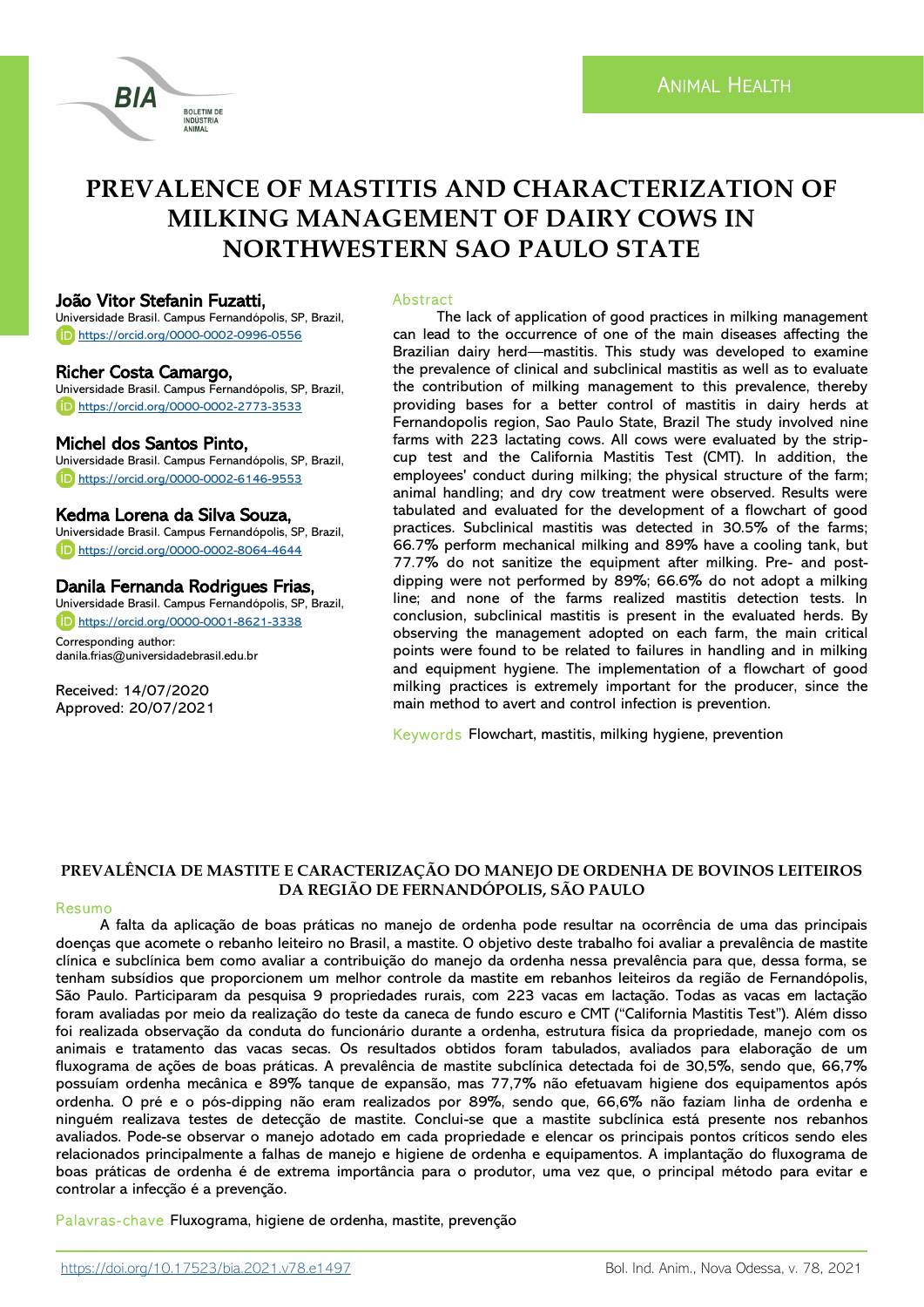# **INTRODUCTION**

In Brazil, dairy cattle farming is a widespread and growing activity in several States (VENTURINI, 2014). According to data from the last Agricultural Census, 75% of dairy farms in Sao Paulo are familiar system production, which are responsible for 50.6% of the total milk produced in the State. Fernandopolis, an important municipality in the dairy farming sector, located in the northwest region of Sao Paulo, had a total milk production of 5,144 (x1000 L) per year (IBGE, 2017).

Drops in production and changes in the milk composition are characteristics that determine the occurrence of mastitis. Different infectious agents, such as viruses, fungi and, especially, bacteria, are known to be the main causes of this disease. The presence of clear signs of this pathology classifies it as clinical mastitis. On the other hand, when additional tests are required for its detection, the disease is classified as subclinical (SILVA and NOGUEIRA, 2010).

To reduce the number of microorganisms that can be transfered to milk and thus ensure its microbiological quality, several measures must be adopted during the milking process. The observation of factors related to the operation and hygiene of the milking machine and the milker's hand, hygiene practices and teat injuries prevents the transmission of contagious pathogenic microorganisms from infected to non-infected animals during the process (SANTOS and FONSECA, 2019).

To aiming an economically acceptable level of prevalence, each farm must implement a disease control program. Identifying the necessary factors for the occurrence of mammary gland infections is an important step for the program, which should be based on four fundamental aspects, namely, 1- susceptibility: nutrition analysis, selection of more resistant animals and milking hygiene; 2- the source of infection: diagnosis, treatment or culling; 3- transmission routes: milking hygiene methods and the environment; and 4- awareness of the problem among producers and health education for milker's (SILVA and NOGUEIRA, 2010).

The duration of infections in cows is a factor that influences the level of infection in the herd; the faster they are eliminated, the more successful the control program will be. Therefore, control and prevention measures must be associated with treatment measures so that mastitis is successfully eliminated from the farm.

In this scenario, the present study was conducted to examine the prevalence of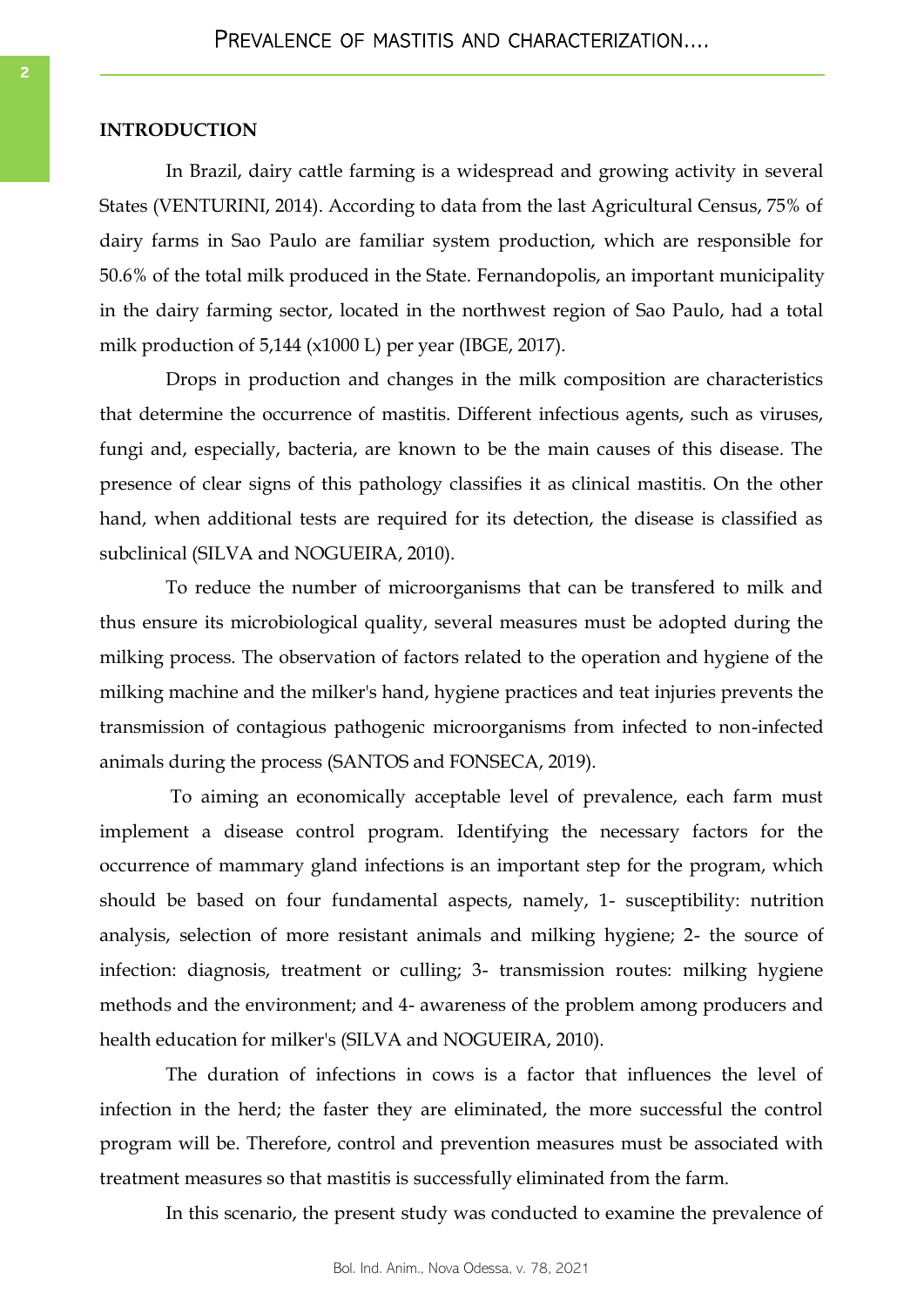clinical and subclinical mastitis as well as to evaluate the contribution of milking management to this prevalence, aiming to provide bases for a better control of mastitis in dairy herds in the northwest region of Sao Paulo State.

# **MATERIAL AND METHODS**

The research project that originated this study was approved by the Ethics Committee on Animal Use (CEUA) at Universidade Brasil (approval no. IC18-19/005). The study involved nine dairy farms enrolled in the CATI milk program in the region of Fernandopolis, Northwestern Sao Paulo, which had milk production as the basis of their family economy.

In total, the evaluated herds consisted of 223 lactating cows, which were between five and seven years old, two and three months in milk and reared in an extensive system. In November 2019, all animals were evaluated by the strip-cup test and CMT, on all mammary quarters, to determine the prevalence of clinical and subclinical mastitis.

To detect clinical mastitis, the strip-cup test was performed. After previously restraining the cow in the milking line and cleaning the milker's hands, the first three jets of milk were directed to the strip cup. Then, the appearance of the milk was evaluated for alterations such as yellowish color and presence of lumps or pus. On the farms where the cow was milked with the calf at the foot, the calf was held close to the mother and the test was carried out before the suckle.

For the detection of subclinical mastitis, the CMT was performed following the strip-cup test, always by the same researcher. The teats were cleaned with a disinfectant solution and dried with a paper towel. Then, the milk was collected from each teat until reaching the mark contained in the racket used in the test (2 mL of milk).

Afterwards, the reagent was added up to the second mark in the paddle (2 mL of reagent) and the solution was homogenized for 20 s. The test result is based on gel formation, where the more affected the quarter is, the thicker the mixture will be. Table 1 displays the interpretation of results.

**Table 1.** Interpretation of California Mastitis Test

| Interpretation                                     | Reaction                |
|----------------------------------------------------|-------------------------|
| No gel formation                                   | Negative (-)            |
| Slight precipitation                               | Traces (TR)             |
| Gel formation                                      | Weak positive (+)       |
| Thicker gel with central nipple                    | Positive $(++)$         |
| Very thick gel adhered to the bottom of the paddle | Strong positive $(+++)$ |

Source: Oliveira et al. (2015). Adapted.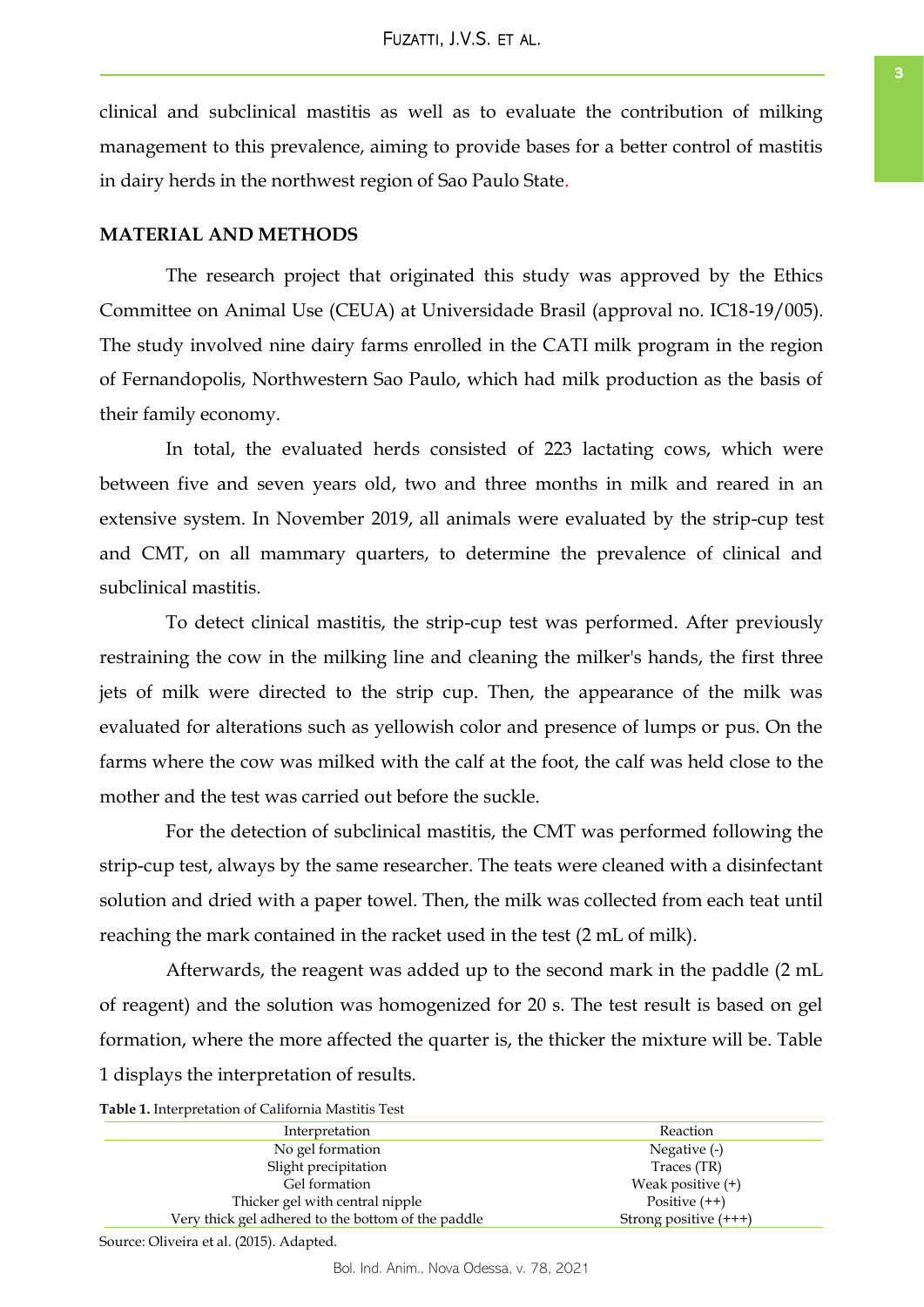<span id="page-3-0"></span>According to Philpot and Nickerson (1991), the score found in CMT can indicate the SCC (Somatic Cell Count) of each animal. Table 2 shows this reference.

**Table 2.** Relationship between the CMT result and SCC.

| <b>CMT</b> Scores | <b>SCC</b>           |  |  |  |  |
|-------------------|----------------------|--|--|--|--|
|                   | 0 to 200,000         |  |  |  |  |
| <b>Traces</b>     | 150,000 to 500,000   |  |  |  |  |
|                   | 400,000 to 1,500,000 |  |  |  |  |
| $^{\mathrm{+}}$   | 800,000 to 5,000,000 |  |  |  |  |
| $^{+++}$          | >5,000,000           |  |  |  |  |

The percentage of mammary quarters affected by mastitis is also very important, since the higher the number of quarters infected, the higher the SCC/mL of milk, and consequently, the lower the amount of milk produced by the animal (Table 3).

**Table 3.** Percentage of infected mammary quarters and milk production loss

| Infected mammary quarters (%) | Milk Production loss (%) |
|-------------------------------|--------------------------|
|                               |                          |
| 16                            |                          |
| 32                            |                          |
| 48                            | 29                       |

Source: Nacional Mastitis Council, 1996. Adapted.

The researcher would observe the conduct of employees during milking; the physical structure of the farm; the handling of the animals before, during and after milking; and dry cow treatment by monitoring these practices on the studied farms. These data were recorded as a checklist, which contained all the mentioned elements.

All results were tabulated and evaluated using descriptive statistics.

# **RESULTS AND DISCUSSION**

In total, all farms participating in the study included 223 lactating animals. Table 4 describes the data for the strip-cup test and CMT results.

|              |                   |            | Table 4. Results obtained with the strip-cup test and CMT in dairy herds in the northwest region of Sao Paulo, 2019 |
|--------------|-------------------|------------|---------------------------------------------------------------------------------------------------------------------|
| Farm         | N. Lactating cows |            | N. Cows Clinical mastitis (%) N. Cows Subclinical Mastitis (%)                                                      |
|              | 8                 | $0(0\%)$   | 3(37.5%)                                                                                                            |
|              | 29                | $0(0\%)$   | 5(17.2%)                                                                                                            |
| 3            | 24                | $1(4.2\%)$ | 8 (33.3%)                                                                                                           |
| 4            | 17                | $0(0\%)$   | 3(17.6%)                                                                                                            |
| 5            | 37                | 1(2.7%)    | 11 (29.7%)                                                                                                          |
| 6            | 28                | $0(0\%)$   | 10 (35.7%)                                                                                                          |
|              | 26                | $0(0\%)$   | 8 (30.8%)                                                                                                           |
| 8            | 33                | 2(6%)      | 13 (39.4%)                                                                                                          |
| 9            | 21                | $0(0\%)$   | $7(33.3\%)$                                                                                                         |
| <b>TOTAL</b> | 223               | $4(1.8\%)$ | 68 (30.5%)                                                                                                          |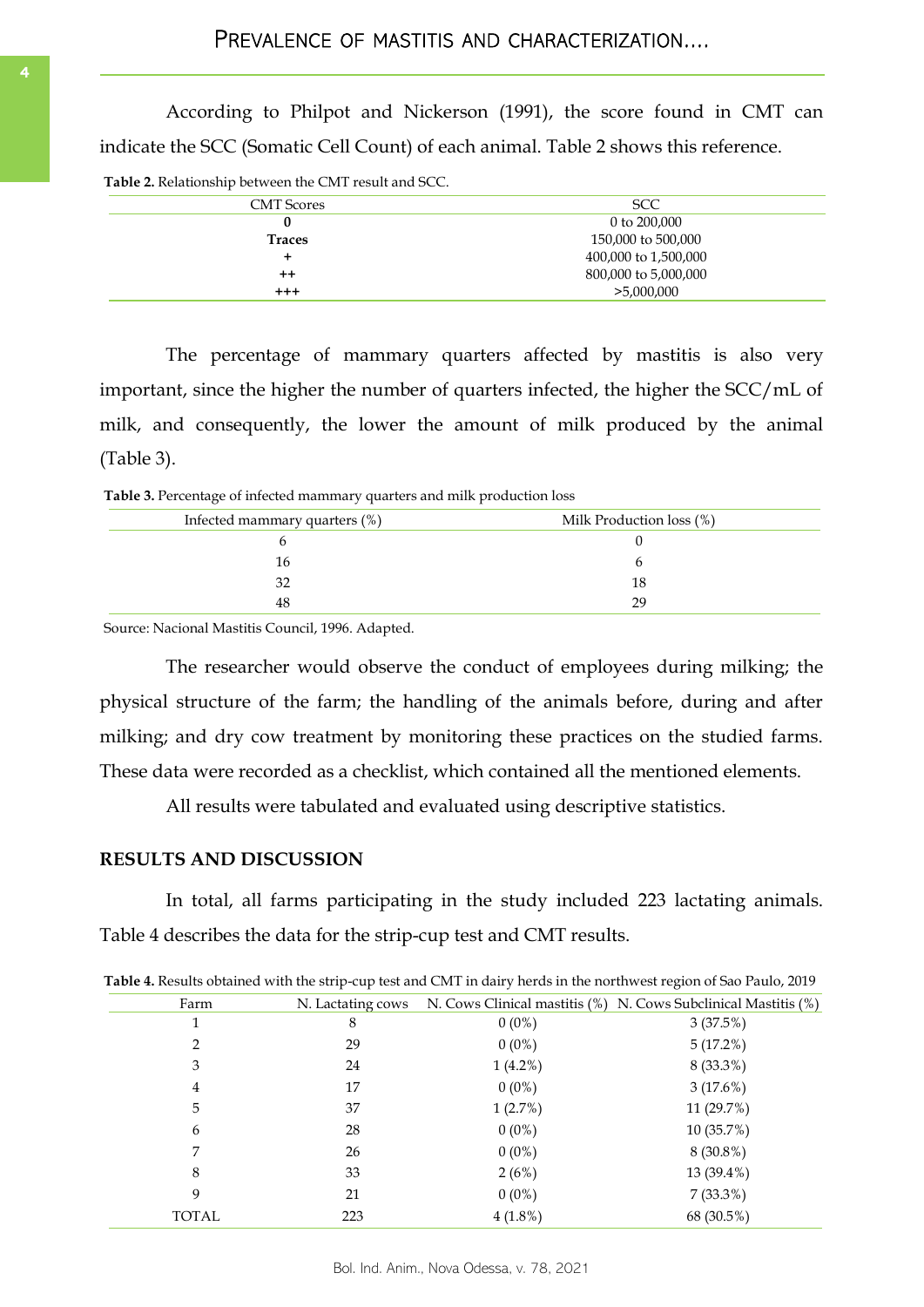<span id="page-4-0"></span>Four animals were positive for clinical mastitis, corresponding to 1.8% of the analyzed lactating-cow herd. In their study, Melo et al. (2019), revealed a 15.25% prevalence of clinical mastitis in the municipality of Lagoa Grande - MG, Brazil, whereas Damasceno et al. (2020) mentioned a 66.67% prevalence of clinical mastitis in herds in the South of Minas Gerais. These values are well above those found in the present study, which may indicate that the local management of control, prevention and treatment of clinical mastitis is being carried out effectively on the evaluated farms.

Subclinical mastitis, in turn, was detected in 68 animals, representing 30.5% of the lactating cows. This result is similar to that found by Melo et al. (2019), who detected subclinical mastitis in 28.75% of the animals. The high occurrence of subclinical mastitis may be related to faulty hygiene practices by the milker and ineffective cleaning of the cow teats and milking equipment (SILVA et al, 2019). In addition, the presentation of the disease, i.e., without apparent symptoms, can make it go unnoticed by producers and employees, thus facilitating its dissemination through the herd.

An important finding was the number of teats whose function was compromised due to the occurrence of clinical mastitis (2.5%). The disease damages the mammary gland tissue, which is replaced by fibrous tissue, causing the loss of the parenchyma.

Table 5 presents data referring to subclinical mastitis related to the CMT score.

| Farm  | Lactating cows |     | Score 0 cows Score + cows | Score ++ cows | Score $++$ cows |
|-------|----------------|-----|---------------------------|---------------|-----------------|
|       |                |     |                           |               |                 |
|       | 29             | 24  |                           |               |                 |
|       | 24             | 15  |                           |               |                 |
|       | 17             | 14  |                           |               |                 |
|       | 37             | 25  |                           |               |                 |
|       | 28             | 18  |                           |               |                 |
|       | 26             | 18  |                           |               |                 |
|       | 33             | 18  |                           |               |                 |
|       | 21             | 14  |                           |               |                 |
| Total | 223            | 151 | 47                        |               |                 |

**Table 5.** CMT scores found in cows from dairy herds in the northwest region of Sao Paulo, 2019.

The California Mastitis Test is mainly indicated for the detection of subclinical mastitis in the herd. Additionally, it can be used to determine which mammary quarter is affected, detect infections related to the dry period, evaluate the treatment of the dry cow and also identify the cow with the highest somatic cell count (SCC) in the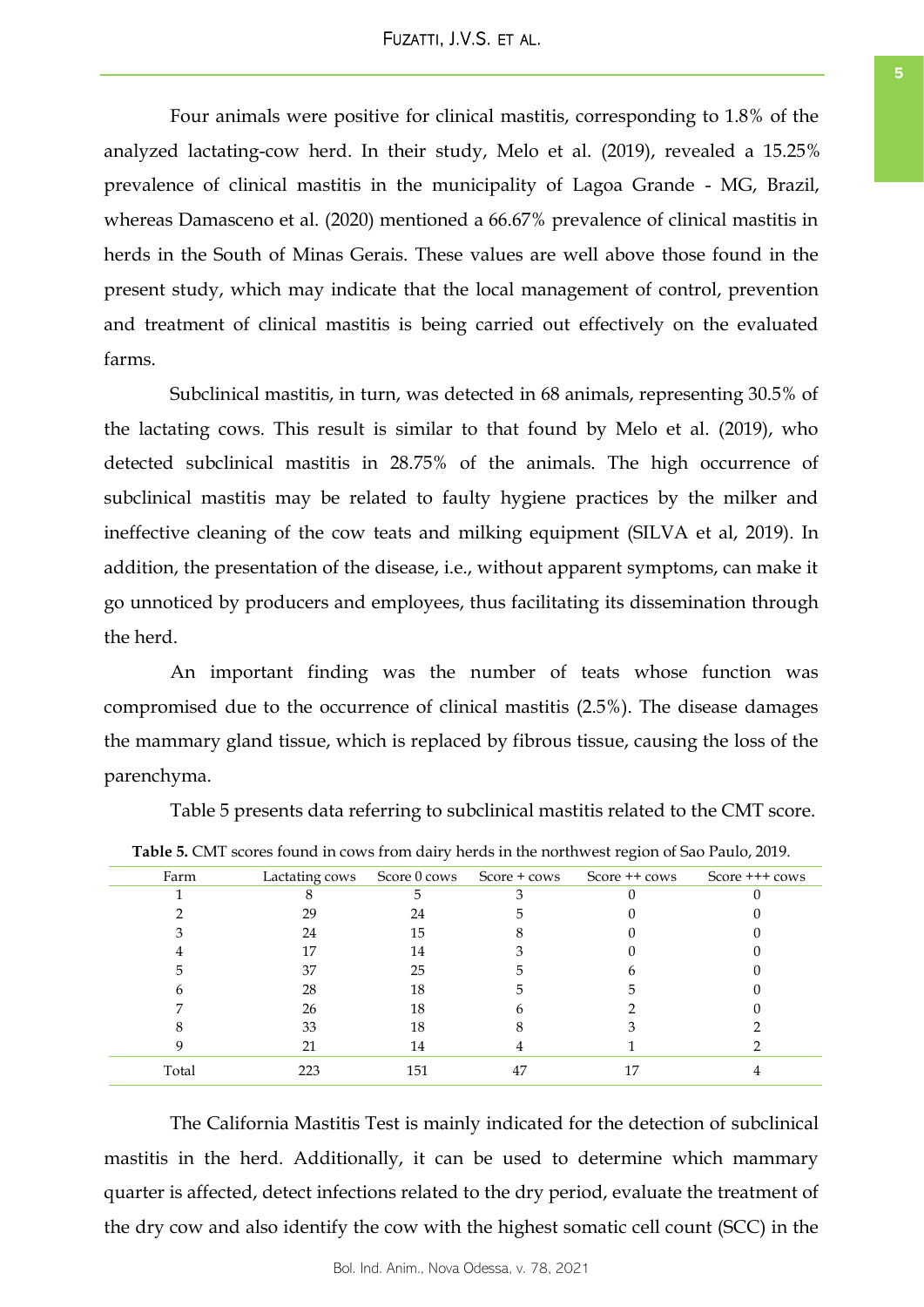herd (SANTOS and FONSECA, 2019).

By analyzing [Table 5](#page-4-0) and relating it to [Table 2,](#page-3-0) we observe that 151 cows (67.7%) did not have subclinical mastitis, which could suggest an average count of 100,000 SCC per animal. On the other hand, 47 cows (21%) were +, and thus had an average SCC of 950,000. Seventeen cows (7.6%) were ++ and had an average SCC of 2,900,000, and four (1.8%) were + ++, with an average SCC greater than 5,000,000.

The farms included in this study did not sell milk directly to the dairy industry, but participated in a community tank and sold the milk through a company outsourced to a regional dairy factory.

Thus, the milk from farms with a higher somatic cell count was mixed with that of farms that produced better-quality milk, which led to a decrease in the quality of the milk from those which had stricter care in terms of product quality.

Based on the number of evaluated cows without clinical mastitis (219) and considering the average SCC suggested by Philpot and Nickerson (1991), according to the data obtained with CMT, the average projection for the community tank is approximately 590,000 cells/mL. Normative Instruction 76, of 2018, states that, for refrigerated raw milk, the quarterly geometric mean concentration should not exceed 500,000 cells mL-1 (BRASIL, 2018). It is believed that the milk from these farms did not meet the specifications of the legislation in force in the month of evaluation.

Table 6 shows the percentage of quarters affected by mastitis, per farm.

**Table 6.** Mammary quarters affected by clinical and subclinical mastitis in cows from dairy herds in the northwest region of Sao Paulo, 2019.

| Farm         | Lactating cows | N. Functional teats | N. Teats affected | % Teats affected |
|--------------|----------------|---------------------|-------------------|------------------|
| 1            | 8              | 32                  | 6                 | 18,8             |
| 2            | 29             | 115                 | 10                | 8.7              |
| 3            | 24             | 96                  | 13                | 13.5             |
| 4            | 17             | 68                  | 4                 | 5.9              |
| 5            | 37             | 145                 | 20                | 13.8             |
| 6            | 28             | 109                 | 17                | 15.6             |
| 7            | 26             | 97                  | 8                 | 7.2              |
| 8            | 33             | 127                 | 26                | 20.5             |
| 9            | 21             | 81                  | 7                 | 8.6              |
| mean         | 24.77          | 96.66               | 12.33             | 12.51            |
| <b>CV</b>    | 33.05          | 32.70               | 56.04             | 39.27            |
| <b>TOTAL</b> | 223            | 870                 | 111               |                  |

\* CV: coefficient of variation.

By comparing <u>[Table 3](#page-3-0)</u> with Table 6, we note that except for farm 4, all others are having milk production losses due to the occurrence of mastitis. Following the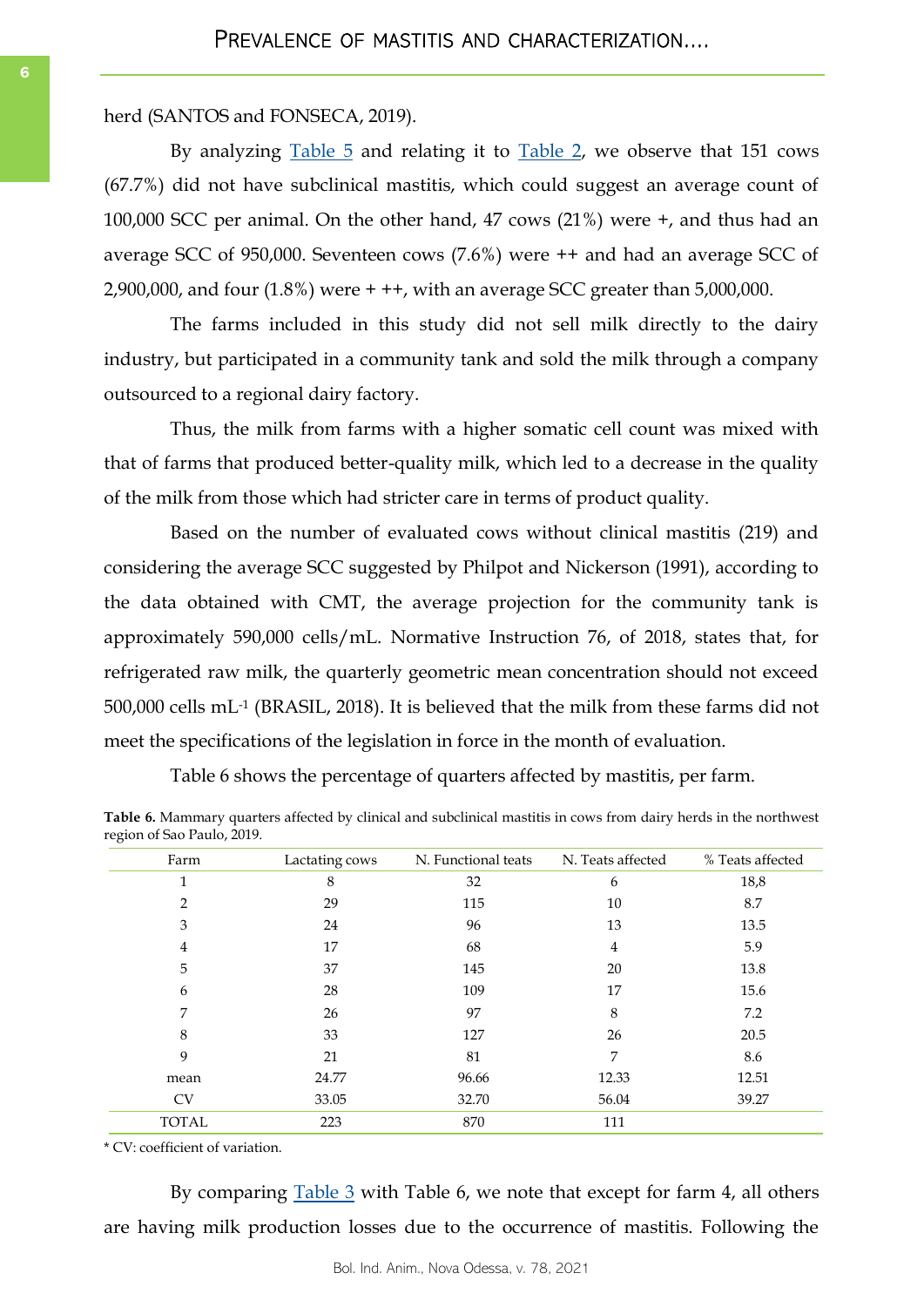projection made by the National Mastitis Council (1996), of 6 to 16% of affected quarters, production losses will be, on average, 6%. The average number of affected mammary quarters found on the evaluated farms was 12.7%, that is, a production loss of approximately 4.1%.

However, according to Oliviera (2013), when SCC values exceed 200,000 cells/ mL (above 6% of the affected teats in the herd), there may be a drop of approximately 2.5% in production for every 100,000 cells/mL added. If we compare this statement with the previously made projection of 590,000 cells in the community tank, losses could be even greater, reaching approximately 10% of production.

Mastitis results in the destruction of the mammary parenchyma, causing loss of function of the secretory tissue, and directly affects the quality of milk. This culminates in great losses related to the decline in production on the dairy farm and by the dairy industry (LANGONI, 2017).

Table 7 describes the observations on the characterization and milking practices performed on the farms.

|                       | F1           | F2           | F <sub>3</sub> | F4           | F <sub>5</sub> | F <sub>6</sub> | F7             | F8           | F9             |
|-----------------------|--------------|--------------|----------------|--------------|----------------|----------------|----------------|--------------|----------------|
| Milking type          | Hnd          | Mec          | Hnd            | Hnd          | Mec            | Mec            | Mec            | Mec          | Mec            |
| N of daily milkings   | $\mathbf{1}$ | $\mathbf{1}$ | $\mathbf{1}$   | $\mathbf{1}$ | $\mathbf{1}$   | $\mathbf{1}$   | $\mathbf{1}$   | $\mathbf{1}$ | $\mathbf{1}$   |
| Impermeable floor     | No           | Yes          | No             | Yes          | Yes            | No             | Yes            | Yes          | Yes            |
| Pre-dipping           | No           | No           | No             | No           | N <sub>o</sub> | No             | N <sub>o</sub> | Yes          | N <sub>o</sub> |
| Post-dipping          | No           | No           | No             | No           | No             | No             | No             | Yes          | No             |
| Strip cup             | No           | No           | No             | No           | N <sub>o</sub> | $\rm No$       | $\rm No$       | No           | N <sub>o</sub> |
| <b>CMT</b>            | No           | No           | No             | No           | N <sub>0</sub> | No             | No             | No           | N <sub>o</sub> |
| Cooling               | Yes          | Yes          | Yes            | No           | Yes            | Yes            | Yes            | Yes          | Yes            |
| Milking line          | No           | Yes          | No             | No           | No             | $\rm No$       | Yes            | Yes          | N <sub>o</sub> |
| Use of disinfectants  | No           | Yes          | No             | No           | N <sub>o</sub> | No             | $\rm No$       | Yes          | N <sub>o</sub> |
| Post-milking feeding  | No           | No           | No             | No           | N <sub>o</sub> | No             | Yes            | Yes          | N <sub>o</sub> |
| Calf at food          | Yes          | Yes          | Yes            | Yes          | Yes            | Yes            | Yes            | No           | Yes            |
| Treatment of dry cows | No           | No           | No             | No           | No             | Yes            | No             | Yes          | No             |

Table 7. Characterization of farms and milking practices in dairy herds in the northwest region of São Paulo, 2019.

\* Hnd: by hand, Mec: mechanical.

As regards the milking type, 66.7% performed mechanical milking with a bucket at the foot and 33.3% hand milking; 89% milked with the calf at the foot; 66.7% had an impermeable floor and 89% owned a bulk tank. As in this study, Marques and Leaes (2019) detected the predominance of mechanical milking machines with a bucket at the feet. This may be related to the high cost of a piped milking system, as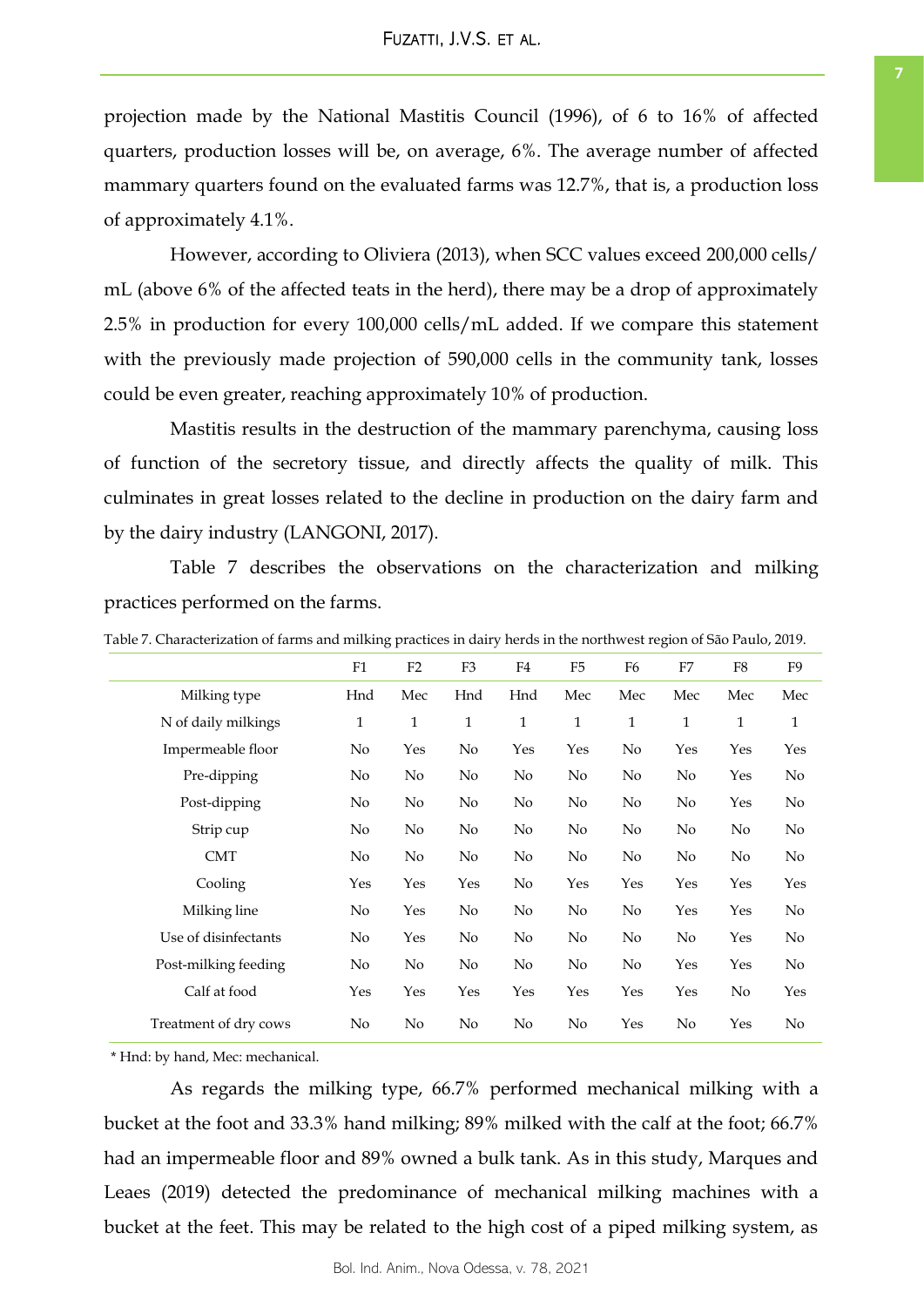the study was carried out with small producers.

Another fact also mentioned by Marques and Leaes (2019), which the present findings corroborate, was the presence of a bulk tank on practically all farms. This fact may be related to the requirement of NI 76, of 2018, which determines that the milk must reach a maximum temperature of 4.0 °C, within three hours (BRASIL, 2018).

During the visits, the milker's behavior was also observed by analyzing essential practices for the prevention and control of mastitis. Of the farms participating in the study, 89% did not perform pre-dipping and post-dipping; 66.6% did not make a milking line, and those that did it were only for cows with clinical mastitis; and 100% did not perform the strip-cup test or CMT.

Marques and Leaes (2019) stated that all farm owners said they followed Good Milking Practices, in their survey. However, pre-dipping was not performed by 70% of them, post-dipping by 60% and CMT by 40% of producers; only the strip-cup test was performed by 100% of the study participants.

The practice of pre-dipping is one of the main factors for preventing mastitis especially among environmental factors—, as it creates a protective barrier to the teat.

Like pre-dipping, post-dipping is very important, as it removes the film of milk that remains on the teat after milking, in addition to sealing the entrance of the mammary quarter sphincter and thus helping to prevent the penetration of microorganisms through the teat canal (ZSCHÖCK et al., 2011). A study carried out in Guaranhuns - PE, Brazil, revealed that the high prevalence of SCC in herds is associated with negligence in hygienic management, especially non-performance of pre-dipping (OLIVEIRA JUNIOR et al., 2012).

This study evidenced the importance of pre-dipping and post-dipping, as practically all farms that had a prevalence of subclinical mastitis above 30% and occurrence of clinical mastitis did not perform the aforementioned practices.

The strip-cup test is also an important practice, as it detects cases of clinical mastitis, allowing decisions to be made to minimize milk contamination.

The California Mastitis Test, which reveals the occurrence of subclinical mastitis, is not being performed on the studied farms. This may be an important factor that explains the 30.5% incidence of cows positive for subclinical mastitis found in this study.

The use of a milking line should be implemented on the farm, and based on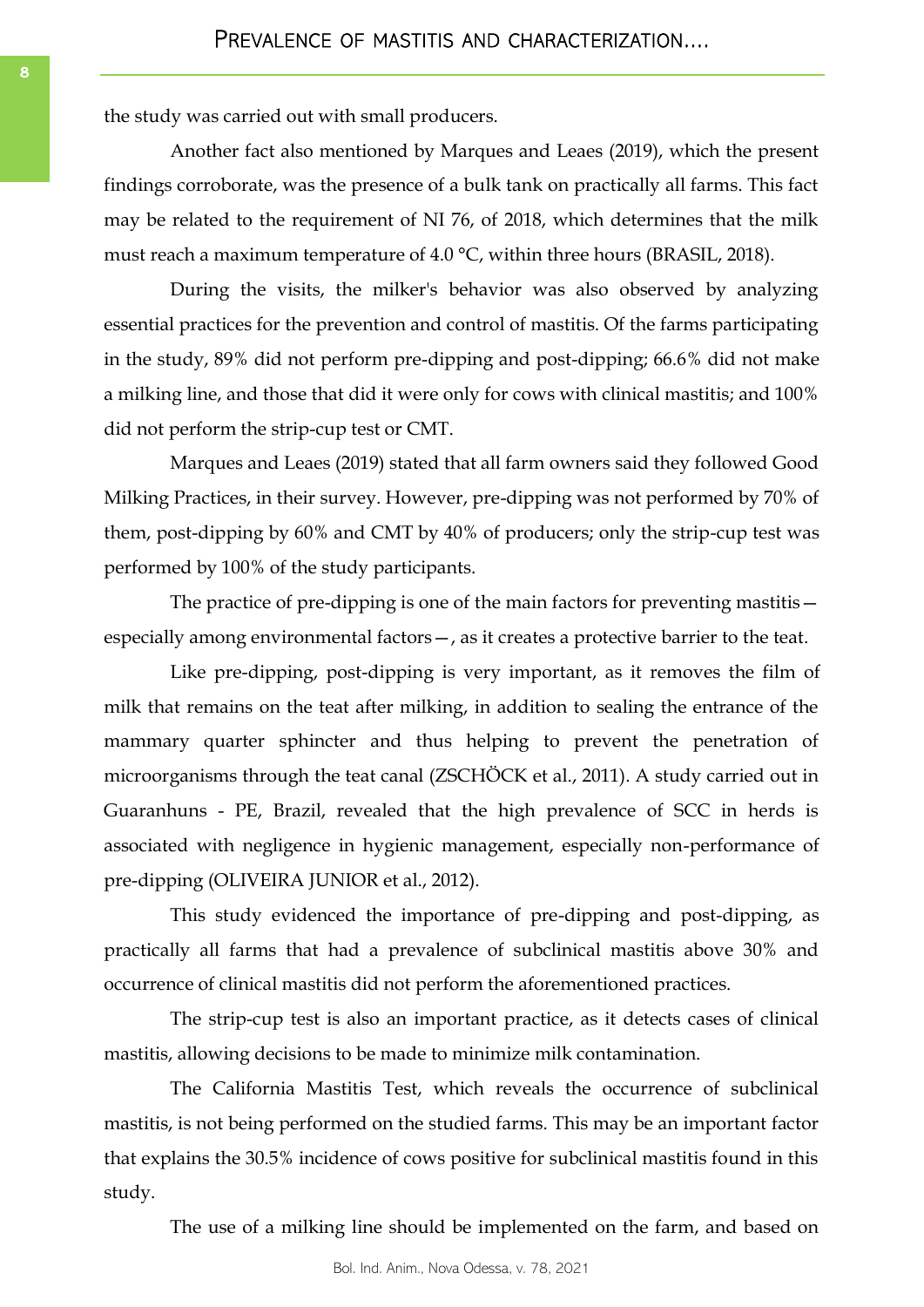# FUZATTI, J.V.S. ET AL.

the diagnosis of mastitis. Accordingly, the milking sequence should be as follows: primiparous cows without mastitis; multiparous cows that have never had mastitis; cows that have already had mastitis but are healed; cows with subclinical mastitis and cows with clinical mastitis. In this way, there is no transmission of pathogens to healthy cows during milking (FLORIÃO, 2013). Tischer et al. (2018) and Silva et al. (2019) reported that the farms evaluated in their study did not have a milking line, which the present findings corroborate.

Only one farm (P8) performed most of the procedures indicated for good milking practices. Nevertheless, the farm had a high number of cases of subclinical mastitis, which may be related to non-performance of the CMT test and, consequently, non-adoption of a milking line, which caused high dissemination in the herd.

Mistakes in handling procedures during milking or lack thereof are a crucial factor for the occurrence of mastitis. Hygiene of the teats (pre- and post-dipping), milking equipment and in milking; applying the strip-cup test and CMT; establishing a milking line; and culling cows with chronic mastitis are key measures to eliminate cases of mastitis in a herd (ALMEIDA et al., 2015; SILVA et al., 2019).

In the evaluation of the cleaning of milking equipment with disinfectants, 77.7% of the farms did not sanitize the equipment during and after milking. This fact may also be related to the high prevalence of subclinical mastitis and the presence of clinical mastitis in the herds, since the farms that did not perform this practice had practically the highest rates of prevalence of the disease.

It is important to emphasize that poor quality of raw milk is usually related to a number of factors, but the handling and hygiene in milking combined with proper maintenance and disinfection of the equipment can improve the quality of the product.

The cleaning of milking equipment is just as important as hygiene and handling during milking. Therefore, it must be rinsed in warm water (30 to 41 °C), then rinsed with chlorinated alkaline detergent between 71 to 74 ºC and finally rinsed with acid (water at room temperature). Only in this way are organic and mineral residues removed from the equipment surfaces.

In their study, Tischer et al. (2018) also highlighted the failures in the process of cleaning the milking equipment on farms in the northwest region of Rio Grande do Sul. The authors stressed that the improper practice of cleaning is a contributing factor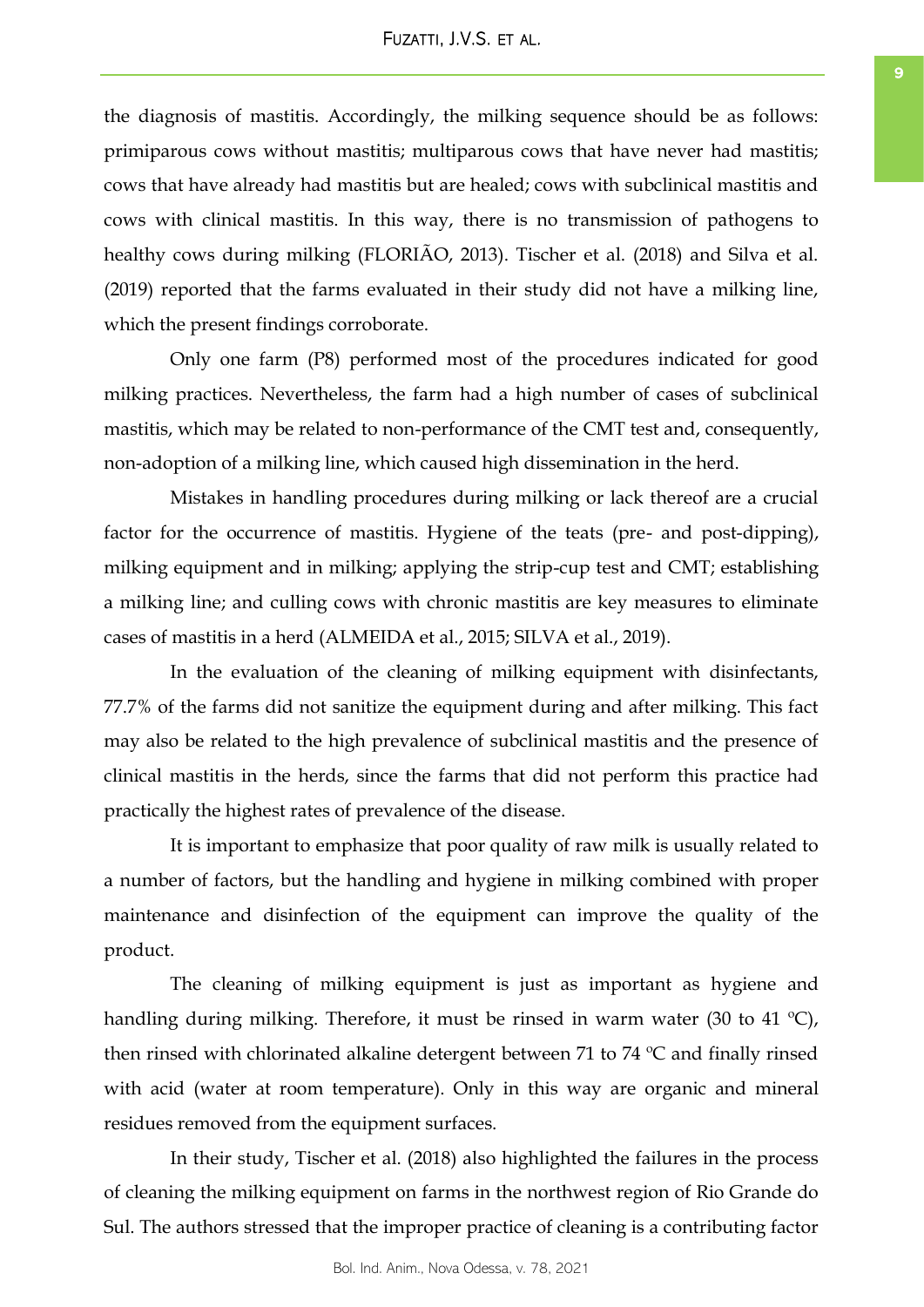for increasing the total bacterial count (TBC) in milk.

Silva et al. (2019) stated that 92.3% of farmers did not carry out procedures for cleaning rooms and milking equipment as recommended. It is important to point out that failures in these practices contribute to increasing the rate of disease in herds, the incidence of mastitis, the costs of treatment, the appearance of chronic lesions and even culling (BRITO et al., 2014).

A noteworthy fact is that 77.7% of the farms did not provide feed to the cows after milking, causing their vast majority to lie down afterwards. This position favors the penetration of microorganisms into the mammary quarters, as the teat sphincter is open, at that moment. The supply of feed is an important management strategy, as it encourages the animal to stand up after milking (SANTOS and FOSNECA, 2019).

Dry cow treatment must be carried out to prevent the occurrence of mastitis soon after calving. In the present study, 77.7% of the farms did not adopt this practice. Reis et al. (2020) described adoption of dry cow treatment by 50% of the evaluated producers, while 25% only do it when they deem it necessary. The proper drying of the cow, with the use of long-acting intramammary medications, is essential for curing subclinical mastitis and preventing new infections. In the current study, the nontreatment of dry cows may be one of the reasons for the high prevalence of subclinical mastitis in the herds.

Food quality is a very important factor, which is further highlighted in dairy farming because milk is highly perishable and requires special care due to the risk of microbial contamination. Therefore, establishing a flowchart of good milking practices on the farms is an essential practice that meets the current need to provide quality food to increasingly demanding consumers.

Dairy industries routinely perform SCC and SPC (standard plate count) analyses to provide the consumer with a quality product, preventing the release of a food of doubtful quality, contaminated or unsuitable for consumption (SILVA, 2016).

Increases in SCC and SPC may be related to a number of factors, including inadequate management by the farm regarding lack of hygiene in milking and cleaning of the environment; lack of a milking line, since animals with mastitis are milked and this milk has high SCC and pathogens; and high prevalence of mastitis in the herd (CESPEDES et al. 2014; QUINTÃO et al., 2017).

Costa (2017) concluded, in his study, that the control of mastitis is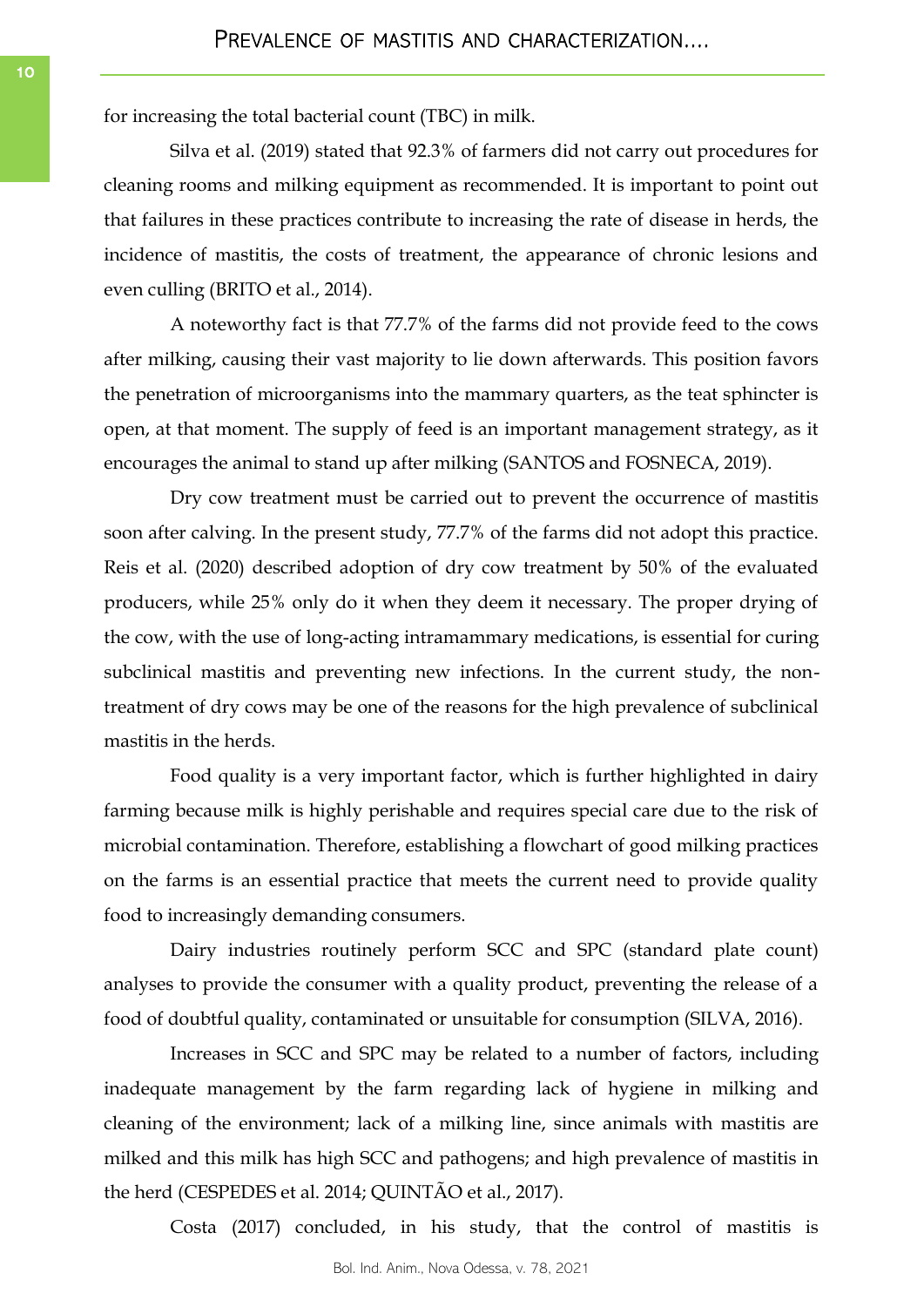economically viable when compared with its treatment, as prevention accounted for 17.14% of the farm's revenue in the period, whereas treatment would cost 28.38% of the revenue. Thus, the proper application of good milking management practices can lower production costs, in addition to providing the possibility of productive and economic return with the animal.

In addition to being fundamental for dairy farming in Brazil, the methods of control and prevention of mastitis provide animal welfare. Mastitis is responsible for great economic losses, depending on the type and percentage of positive animals, and many of these infections are due to poor sanitary education and hygiene at the site.

# **CONCLUSIONS**

Subclinical mastitis is present in the evaluated herds due to problems related to milking management, non-performance of the test to detect subclinical mastitis and absence of dry cow treatment, which induce low quality of milk due to a high SCC. The study revealed the management adopted by each farm and made it possible to list major critical points, which are mainly related to failures in handling and hygiene in milking and of the equipment.

# **REFERENCES**

- ALMEIDA, L.A.B., BRITO, M.A.V.P., BRITO, J. R. F., PIRES, M. F. A., BENITES, N. R. Tratamento de mastite clínica experimental por meio de ordenhas múltiplas em vacas leiteiras inoculadas com *Staphylococcus aureus*. **Arquivos do Instituto Biológico**, v. 72, p.1-6, 2015. [https://doi.org/10.11606/d.10.2004.tde-16062005-](https://doi.org/10.11606/d.10.2004.tde-16062005-082646) [082646](https://doi.org/10.11606/d.10.2004.tde-16062005-082646)
- BRASIL. **Instrução normativa nº 76, de 26 de novembro de 2018**. Diário Oficial da União: seção 1, Brasília, DF, 30 nov. 2018. Disponível em: [http://www.in.gov.br/](http://www.in.gov.br/materia/-/asset_publisher/Kujrw0TZC2Mb/content/id/52750137/do1-2018-11-30-instrucao-normativa-n-76-de-26-de-novembro-de-2018-52749894IN%2076) [materia/-/asset\\_publisher/Kujrw0TZC2Mb/content/id/52750137/do1-2018-11-30](http://www.in.gov.br/materia/-/asset_publisher/Kujrw0TZC2Mb/content/id/52750137/do1-2018-11-30-instrucao-normativa-n-76-de-26-de-novembro-de-2018-52749894IN%2076) [-instrucao-normativa-n-76-de-26-de-novembro-de-2018-52749894IN%2076.](http://www.in.gov.br/materia/-/asset_publisher/Kujrw0TZC2Mb/content/id/52750137/do1-2018-11-30-instrucao-normativa-n-76-de-26-de-novembro-de-2018-52749894IN%2076) Acesso em: 11 nov. 2019.
- BRITO, D. A. P.; OLIVEIRA, I. S. S.; BRITO, D. R. B.; COSTA, F. N. Prevalência e etiologia da mastite em bovinos leiteiros da Ilha de São Luís, estado do Maranhão, Brasil. **Brazilian Journal of Veterinary Medicine**, v.36, p.389-395, 2014. [https://](https://doi.org/10.11606/t.10.2006.tde-30052007-152355) [doi.org/10.11606/t.10.2006.tde-30052007-152355](https://doi.org/10.11606/t.10.2006.tde-30052007-152355)
- CESPEDES, C. O. C.; VELHO, J. W. S.; COLOMBO, A. **Interpretação da contagem das Células Somáticas em Propriedades Produtoras de Leite.** 2014. [https://](https://doi.org/10.11606/t.10.2006.tde-30052007-152355) [doi.org/10.11606/t.10.2006.tde-30052007-152355](https://doi.org/10.11606/t.10.2006.tde-30052007-152355)
- COSTA, A. M. **O impacto econômico da mastite clínica e subclínica na atividade leiteira.**Palmas, Tocantins: Faculdade Católica do Tocantins, 2017.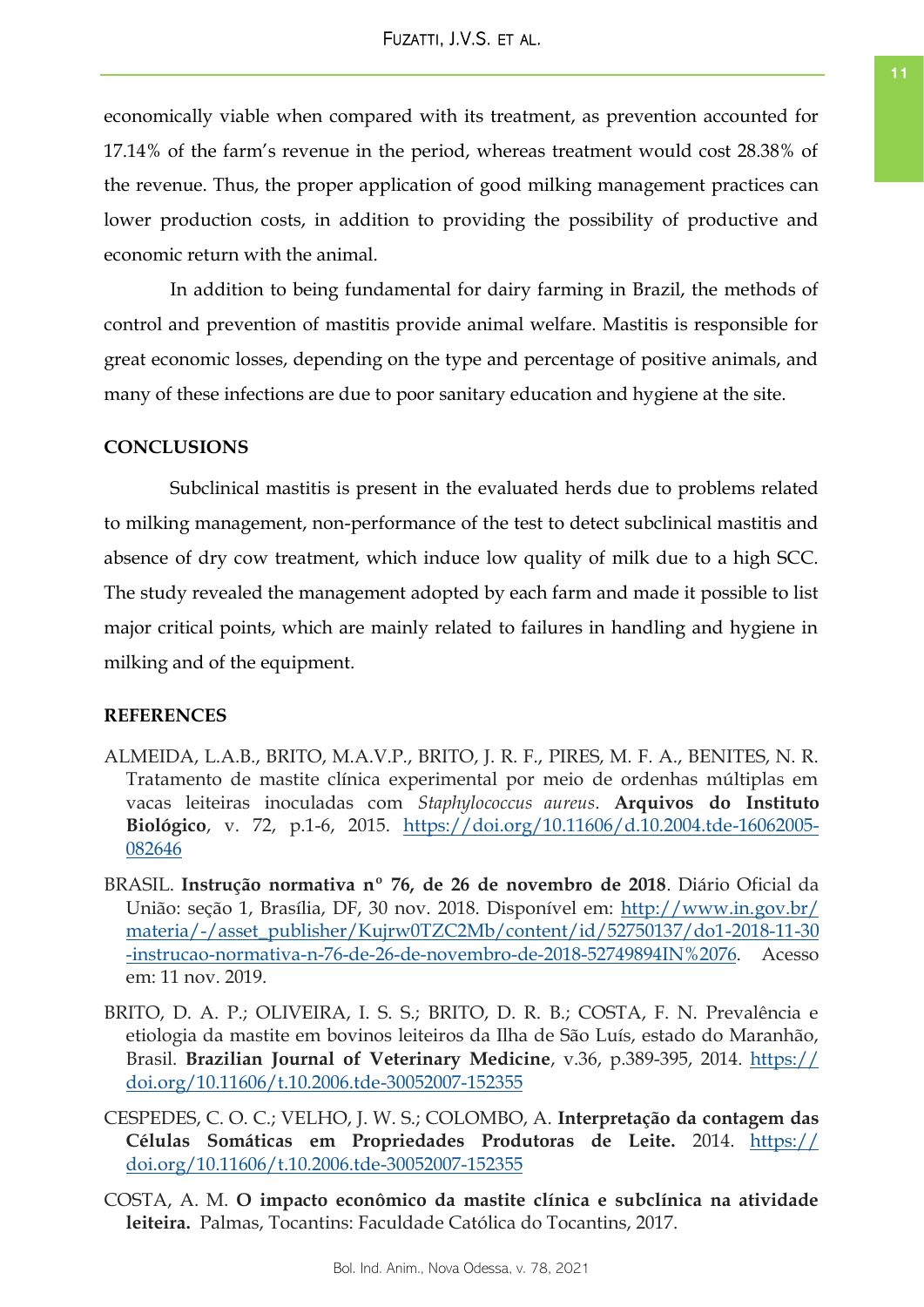- DAMASCENO, V.S.; SILVA, F.M.; SANTOS, H.C.A.S. Análise do perfil microbiológico de agentes causadores de mastite bovina e sua relação com a qualidade do leite em uma fazenda do Sul de Minas Gerais. **Brazilian Journal of Development**, v. 6, p.91409-91421, 2020. <https://doi.org/10.34117/bjdv6n11-522>
- FLORIÃO, M. M. **Boas práticas em bovinocultura leiteira com ênfase em sanidade preventiva.** Rio de Janeiro, 2013.
- INSTITUTO BRASILEIRO DE GEOGRAFIA E ESTATÍSTICA IBGE. Indicadores IBGE: estatística da produção pecuária. 2018. Disponível em: [ftp://ftp.ibge.gov.br/](ftp://ftp.ibge.gov.br/Producao_Pecuaria/Fasciculo_Indicadores_IBGE/abate-leite-couro-ovos_201802caderno.pdf) [Producao\\_Pecuaria/Fasciculo\\_Indicadores\\_IBGE/abate](ftp://ftp.ibge.gov.br/Producao_Pecuaria/Fasciculo_Indicadores_IBGE/abate-leite-couro-ovos_201802caderno.pdf) -leite -couro[ovos\\_201802caderno.pdf.](ftp://ftp.ibge.gov.br/Producao_Pecuaria/Fasciculo_Indicadores_IBGE/abate-leite-couro-ovos_201802caderno.pdf) Acesso em: 13 mai. 2021.
- LANGONI, H.; SALINA, A.; OLIVEIRA, G. C.; JUNQUEIRA, N. B.; MENOZZI, B. D.; JOAQUIM, S. F. Considerações sobre o tratamento das mastites. **Pesquisa Veterinária Brasileira**, v. 37, p. 1261–1269, 2017. [https://doi.org/10.1590/s0100-](https://doi.org/10.1590/s0100-736x2017001100011) [736x2017001100011](https://doi.org/10.1590/s0100-736x2017001100011)
- MARQUES, T. M.; LEAES, F. L. Perfil de produtores de leite e percepção sobre boas práticas de ordenha no município de São Luiz Gonzaga – RS. In: 9º Salão Integrado de Ensino, Pesquisa e Extensão, 2019, Porto Alegre. **Anais Eletrônicos...** Porto Alegre: UERS, 2019. Disponível em: [http://conferencia.uergs.edu.br/index.php/](http://conferencia.uergs.edu.br/index.php/IXSIEPEX/IXSIEPEX/paper/viewFile/3554/910) [IXSIEPEX/IXSIEPEX/paper/viewFile/3554/910](http://conferencia.uergs.edu.br/index.php/IXSIEPEX/IXSIEPEX/paper/viewFile/3554/910) . Acesso em: 10 mar. 2020.
- MELO, S. S. P.; CARVALHO, C. M.; SOUZA, S. M. O.; MEDEIROS, M.; FATIMA, C. J. T. Relação entre contagem de células somáticas e diagnóstico de mastite em rebanho leiteiro de Minas Gerais. **Revista Científica de Medicina Veterinária da UNICEPLAC**, v.5, p. 167-179, 2019. [https://doi.org/10.1590/s0102-](https://doi.org/10.1590/s0102-09352008000100003) [09352008000100003](https://doi.org/10.1590/s0102-09352008000100003)
- NACIONAL MASTITIS COUNCIL. **Current concepts of bovine mastites**. 4.ed. Madison, 1996. 64p.
- OLIVEIRA JÚNIOR, M. B.; VANDERLEI, D. R.; MORAES, W. S.; BRANDESPIM, D. F.; MOTA, R. A.; OLIVEIRA, A. A. F.; MEDEIROS, E. S.; PINHEIRO JUNIOR, J. W. Fatores de risco associados à mastite bovina na microrregião Garanhuns, Pernambuco. **Pesquisa Veterinária Brasileira,** v.32, p.391-395, 2012. [https://](https://doi.org/10.1590/s0100-736x2012000500005) [doi.org/10.1590/s0100-736x2012000500005](https://doi.org/10.1590/s0100-736x2012000500005)
- OLIVEIRA, V. M.; MENDONÇA, L. C.; MIRANDA, J. E. C.; DINIZ, F. H.; REIS, E. S.; GUIMARAES, A. S.; MAGALHAES, V. M. A. **Como identificar a vaca com mastite em sua propriedade**: cartilhas elaboradas conforme a metodologia e-Rural. Brasília: Embrapa, 2015. 40 p. Disponível em: [https://ainfo.cnptia.embrapa.br/digital/](https://www.google.com/url?q=https://ainfo.cnptia.embrapa.br/digital/bitstream/item/140323/1/Cartilha-Mastite-completa.pdf&sa=D&source=editors&ust=1629902504413000&usg=AFQjCNFyHMJAnZDGpxySEy1oNcHOgv1HrA) [bitstream/item/140323/1/Cartilha-Mastite-completa.pdf.](https://www.google.com/url?q=https://ainfo.cnptia.embrapa.br/digital/bitstream/item/140323/1/Cartilha-Mastite-completa.pdf&sa=D&source=editors&ust=1629902504413000&usg=AFQjCNFyHMJAnZDGpxySEy1oNcHOgv1HrA) Acesso em: 10 mar. 2020.
- PHILPOT, W. N.; NICKERSON, S. C. **Mastitis:** Counterattack. Naperville: Babson Bros, 1991. 150p.
- QUINTÃO, L. C.; CUNHA, A. F.; BRAGANÇA, L. J. COELHO, K. S.; NUNES, M. F.; SARAIVA, L. H. G. Evolution and factors influencing somatic cell count in raw milk from farms in Viçosa, state of Minas Gerais. **Acta Scientiarum. Animal Sciences**, v.39, p. 393-399, 2017.<https://doi.org/10.4025/actascianimsci.v39i4.35364>

REIS, E. M. B.; VIEIRA, J. A.; LOPES, M. A.; DEMEU, F. A.; BRUHN, F. R. P.;